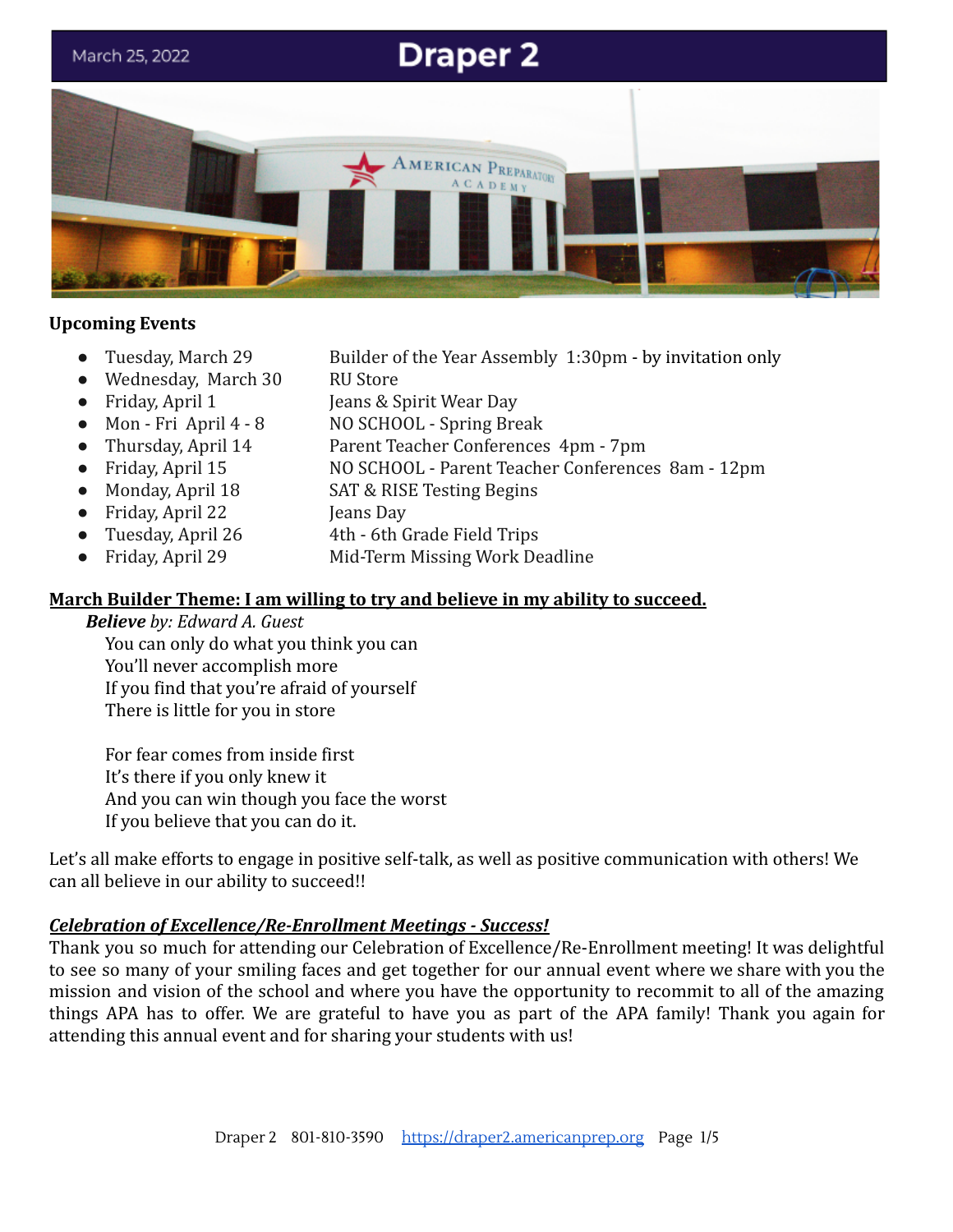### *Your Next Step in the Re-enrollment Process* **-**

After you have attended a re-enrollment meeting, you may log in to your Skyward account and click on the "Re-Enrollment" button on the right hand side of the screen. Those parents who attended a meeting do not need a re-enrollment code this year. Please email Lisa Stark at [lstark@apamail.org](mailto:lstark@apamail.org) with questions.

If you were not able to attend one of the five meetings offered for re-enrollment and would like your student to continue at American Prep for the upcoming school year, please watch your email for further instructions. If you are planning to withdraw your student from American Prep at the end of this school year, please stop by the office to complete paperwork so we are able to transfer your student's records to your new school and offer your student's seat to someone on the waitlist. We are appreciative of the time you have spent with us!

## *Staff Appreciation Week - We THANK YOU!!*

The entire staff at Draper 2 was so thankful for the MANY parents who helped make Staff Appreciation Week a HUGE success! The LOVE and KINDNESS was felt in so MANY ways! Parents busily decorated doors, dropped off food, sodas, desserts, special treats, helped set up and take down prep areas, put together treats to put in mailboxes and so much more! We were overwhelmed by the quick responses when asked for help. Being part of the D2 APA family is simply AMAZING! Thank you from the bottom of our hearts!

## *Sandy Art Show Award Winners*

Congratulations to the many American Prep Sandy Art Show award winners! We are so happy for all of our students who chose to participate and display their hard work.

| <b>Student Name</b>   | <b>Student Grade</b> | <b>Award</b>             |
|-----------------------|----------------------|--------------------------|
| Ariella Lozano        | First Grade          | Third Place              |
| Valeska Gonzalez      | Second Grade         | <b>First Place</b>       |
| Aria Lance            | Second Grade         | Second Place             |
| Drake Warner          | Third Grade          | <b>First Place</b>       |
| Leanna Muir           | Fifth Grade          | Third Place              |
| Lincoln Davis         | Sixth Grade          | Second Place             |
| <b>Charity Turner</b> | Sixth Grade          | Third Place              |
| Marko Jovanovic       | Sixth Grade          | <b>Honorable Mention</b> |

## *Chew Time Videos*

We always love to share our lunch time videos with our parents. Your students have recently watched the Liberty Minute which teaches about the democratic ideal "Rule of Law". They've also seen an American Hero video highlighting the life of Louis Zamperini. Enjoy! [Rule of Law](https://vimeo.com/684017861) [Louis Zamperini](https://vimeo.com/690109397)

### *Attention: 3rd Grade Parents*

We are excited to welcome your child to 4th grade for the 2022-2023 school year! 4th grade students at APA read the book *Robin Hood*. For your convenience, we will be selling copies of Robin Hood for \$10, while supplies last, from April 1st until April 20th. Log in to your Skyward account to purchase.

Draper 2 801-810-3590 [https://draper2.americanprep.org](https://draper2.americanprep.org/) Page 2/5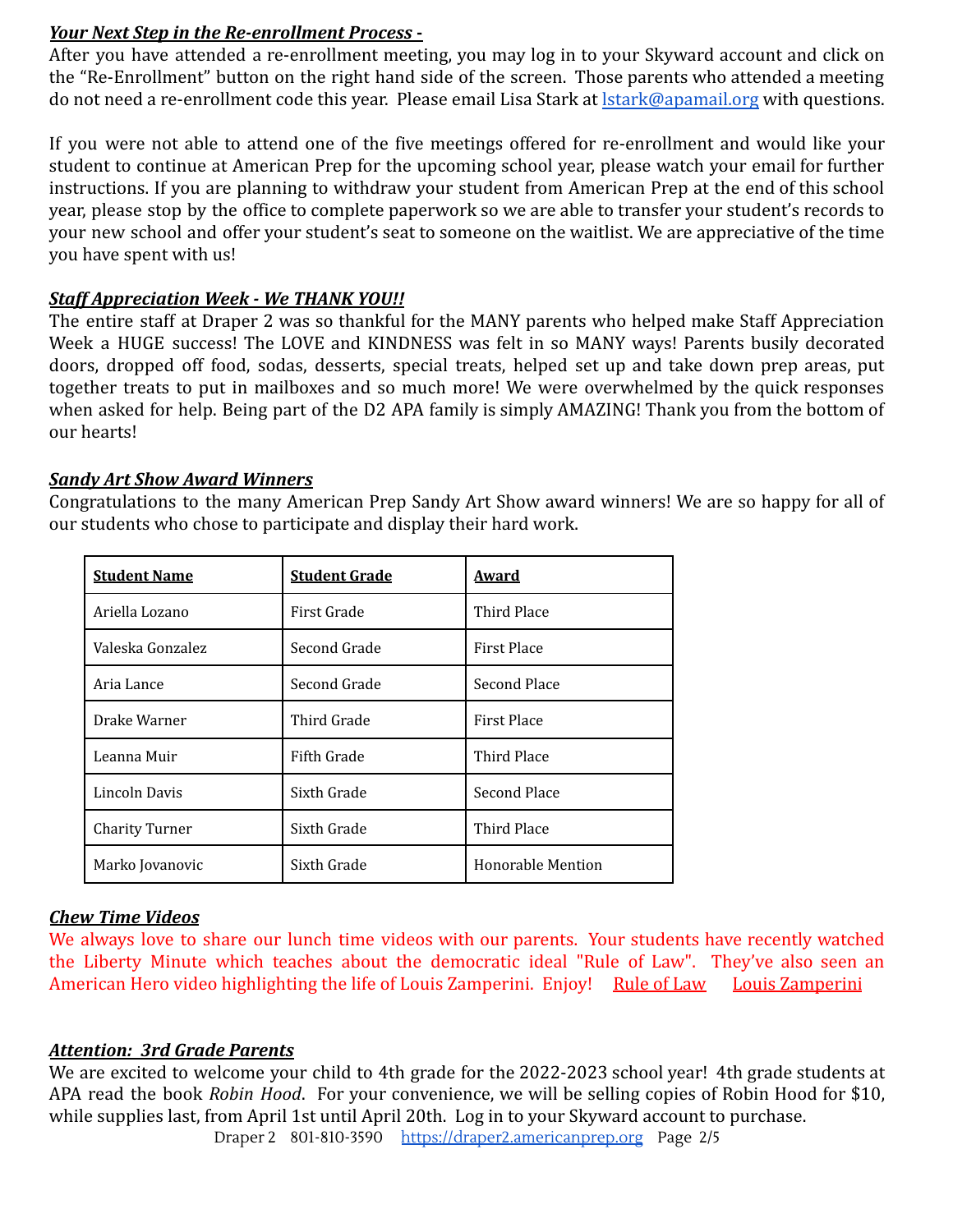# *Annual APA District Superhero FUN RUN - SAVE THE DATE - New Venue and Time!*

Mark your calendars for Saturday, May 7th - 10am at Oquirrh Lake Running Trail, South Jordan, UT. Join us for a 1k or 5K race, food trucks, silent auction, and fm100.3 DJ: Rusty Keys! We welcome and humbly appreciate VOLUNTEER HELP! Especially Trail Marshals *(post script: Trail Marshalls will receive a FREE T-SHIRT!)* [Volunteer Sign Up](https://www.signupgenius.com/go/20F0548A5AD23A5FD0-apasuper1). More details to come...

## *Lost and Found*

The lost and found is overflowing with items from your homes! Please have your students stop by and find their missing/lost items. All unclaimed-items will be donated at the end of this month.

## **Attention: 6th Grade Parents - Immunizations**

It's time for immunizations! In order to enter 7th grade, all students must have the following:

- 1 Tdap booster
- 2 doses of chickenpox (or a history of the disease)
- 1 dose of Meningococcal

There are several other immunizations that are suggested, but not required. We are encouraging all students to get the required immunizations now and submit an updated record to the Elementary office before the end of the school year to secure your student's seat at D3 in the fall.

## *VOLUNTEER OPPORTUNITIES - Grading:*

We had an overwhelmingly positive response to our request for parent graders - thank you! With over 150 volunteers, our teachers are working through the list and appreciate your willingness to help! If you are not contacted, please do not despair! We are grateful for you and look forward to your help in other ways!

## *EMPLOYMENT OPPORTUNITY - Food Service Employees Needed!!*

Parents - help! We have a critical need for one or two more Food Service Specialists at Draper 2 Campus. Do you know someone who is interested in working part-time to help feed our students? We pay between \$12-15/hr and employees work between 7:15 - 8:00 am and 1:15 pm. Please send this link to your family and friends! <https://bit.ly/3Gjq6Go> Email questions to lunch@apamail.org

### *Wolf Pack Running Club*

We are thrilled to have a new running program at our school this spring - WOLFPACK! The Wolfpack Running Club is run by the same director and coaches as Race Cats and has the same great atmosphere that we've enjoyed for years!

The Wolfpack elementary program provides a safe and exciting way for kids of all skill levels to enjoy the physical and emotional benefits that come from running and belonging to a team.

Kids will learn the basics of track and field—including **sprints, relays, distance running, long jump and javelin**—through game-based activities and engaging lessons, with a primary focus on effort and personal improvement. Practices will be held on your child's school field or at a nearby park.

· **Skill Level:** Beginner / Intermediate

· **When:** Practices begin the week of April 18 | Meets are on May 7 at 9:00am and May 27 at 4:00pm at Corner Canyon High School

· **Ages:** Kindergarten–6th Grade

- · **Events:** 100m, 400m, 1600m, 4x400m Relay, Javelin, Long Jump
- · **Includes:** 6 weeks of fun and challenging practices + 2 meets per season + Racing jersey + Special guidance and training from local professional athletes + \$10 off discount for siblings + Tons of new friends

· **Price:** \$100

[CLICK](https://wolfpackrunning.org/services/elementary/) HERE here for a list of available locations and times.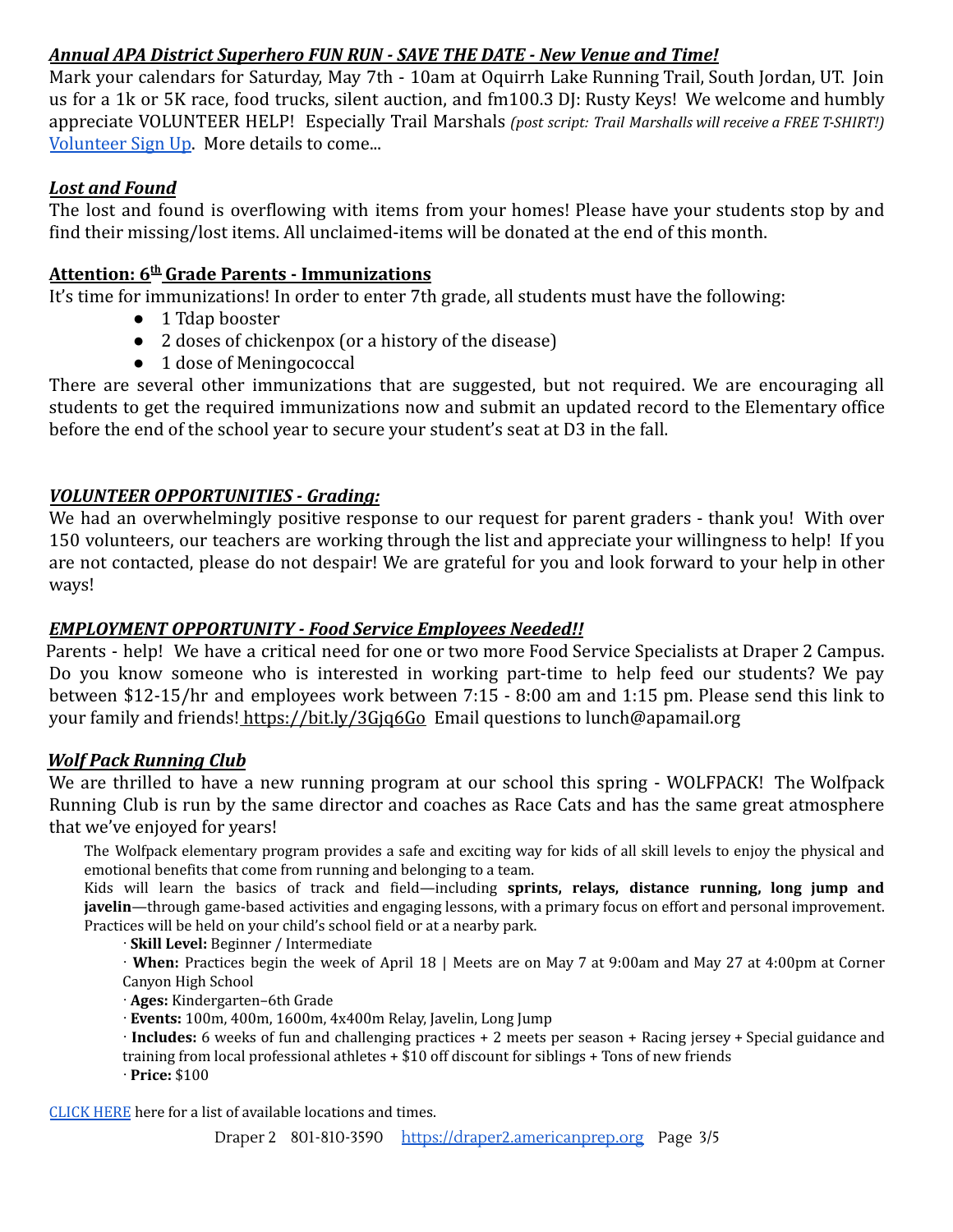## *Track & Field Event*

Registration for Track and Field season is **OPEN** until April 26, 2022**.** [REGISTER HERE.](https://go.teamsnap.com/forms/300832)

Join us for a FREE Elementary Track & Field Event sponsored by Wolfpack Running Club, USATF & Sandy Rec!!!

**When:** March 26, 2022 from 10:00–11:30am **Where:** Bell Canyon Park (11400 S. 1700 E. **Sandy**, **UT** 84092) **What:** Learn the basics of track & field at the RunJumpThrow clinic with guest Olympic and local professional athletes in attendance. · Sprints

·Relays ·Agility ·Jumping ·Throwing

**Why:** Because it's going to be super fun, and it's FREE!

Capacity is limited, so pre-registration is required. [PRE-REGISTER HERE](https://go.teamsnap.com/forms/304488).

Check out the Wolfpack six-week track and field program [HERE](https://wolfpackrunning.org/services/elementary/).

### *Ordering Lunches for April thru end of School Year*

You may order lunches for April thru the end of the school year starting now. All lunches must be ordered at least one week in advance.

### **How To Order**

Go to <https://apalunch.h.1.hotlunchonline.net/>

- Login with your email and password
	- If you forgot your password, try 1234
	- If you need to answer a security question, what is library card# try 1234
- Click on ORDER (top middle).
- Top right make sure to move arrow to April
- Add menu items (quantity 1) to the cart by clicking on the Blue bar (Regular or Vegetarian) to add to cart.
- Review and place the order
- DO YOU HAVE MORE THAN ONE STUDENT? Be sure to use the drop-down button at the top to navigate to the next student and repeat the ordering process.
- DO YOU WANT TO ORDER THRU THE END OF THE YEAR? Be sure to click on arrow on top right to go to the next month (May)

### **Ordering Milk Only (to have with home lunch)**

For your convenience, milk is available to order a la carte. We are experiencing disruptions in milk supply at our Draper campuses. We are not able to offer refunds for milk ordered a la carte that are not delivered due to supply chain problems.